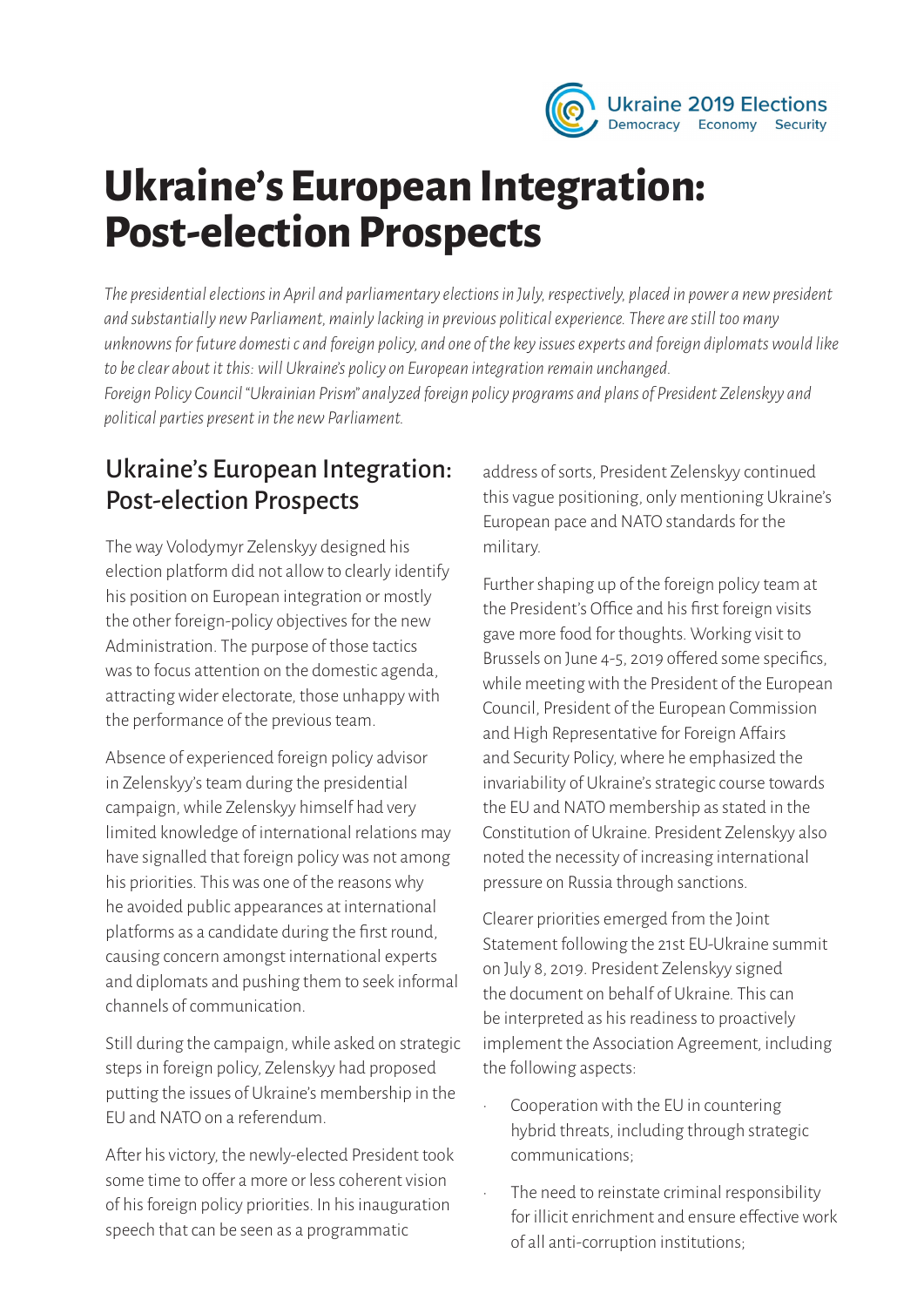- Completion of the gas and electricity market reform, including finalization of unbundling for sustainable integration with the EU Energy Market;
- Further harmonization of Ukraine's legislation on digital economy with that of the EU; and
- Legislative work and practical implementation of the respective legislation by Ukrainian institutions to launch negotiations on the Agreements on Conformity Assessment and Acceptance of Industrial Goods (ACAA).

### Ukraine's European Integration in Platforms of Political Parties

Given the early election to the Verkhovna Rada in July 2019, most experts realized that election programs of the political parties would have limited impact. Party conventions were rushed up and platforms were compiled as a nominal element of the application package for the Central Election Commission. Analysis demonstrated that most of the political parties that cleared a threshold to work in the new Parliament had issues of the European integration of Ukraine in their platforms but available details of their positions vary.

The political platform of the elections leader, political party Sluha narodu (Servant of the People, party of the President Zelenskyy), is a compilation of highlights that offer little information for analysis. In the context of relations with the EU, Servant of the People declares its intention to pass laws that are necessary for the implementation of the Association Agreement and expansion of cooperation with the EU in other spheres. In terms of reforms in Ukraine, the party plans to conduct decentralization in line with the EU norms that implies delegation of powers to executive committees of local councils. State administrations will be transformed into European-type prefectures.

The European Solidarity political party (a party of the previous President Poroshenko) has as a slogan of its election platform - "Let's protect the European future!". The main idea of its platform is that progress on European integration can be lost due to revanchist ideas in Ukraine. The party sees

its goal in meeting the criteria allowing Ukraine to apply for the EU membership in 2023. It sees the European course as an integral part of the process to gain NATO membership, too. In this context, Petro Poroshenko's team has proposed the EU to do a screening of the Ukrainian legislation that needs to be harmonized with that of the EU by 2023. European Solidarity's platform points to the need of a more systemic integration with the EU's internal market, where joining the EU energy and digital single markets are priority tasks. So is approximation with the standards of the Schengen Area and deeper customs cooperation as conditions for improving the investment climate and creating highly-paid jobs in Ukraine.

The Euro-Atlantic Charter can be seen as a more detailed program document of the European Solidarity. Among other things, the Charter entails the implementation of the Ukraine-EU Association Agreement, full functioning of the Deep and Comprehensive Free Trade Agreement, deeper sectoral integration with the EU, and the use of communication and resource opportunities under the EU's Eastern Partnership policy to exchange expertise and to strengthen cooperation between the six partner-states and the EU.

The political platform of Holos (Voice) a party of the rock-star Svyatoslav Vakarchuk - clearly states that the course towards the EU membership is the foundation of Ukraine foreign policy, what can be found in the section on foreign policy and relations with the EU of their election programme. Ukraine's full integration into the EU research space is a separate point in the section on developing Ukrainian science.

Batkivshchyna (Fatherland) - a political party headed by Iuliia Tymoshenko, pledges effective implementation of the Ukraine-EU Association Agreement and points out that Ukraine's future is in the united Europe. Ukraine's approximation to the EU in economic, transport and energy spheres are profoundly outlined in its New Economic Course.

The Opposition Platform - For Life! - a spin-off of former President Yanukovych Party of Regions that have an open pro-Russian views, is the only one that does not focus on European integration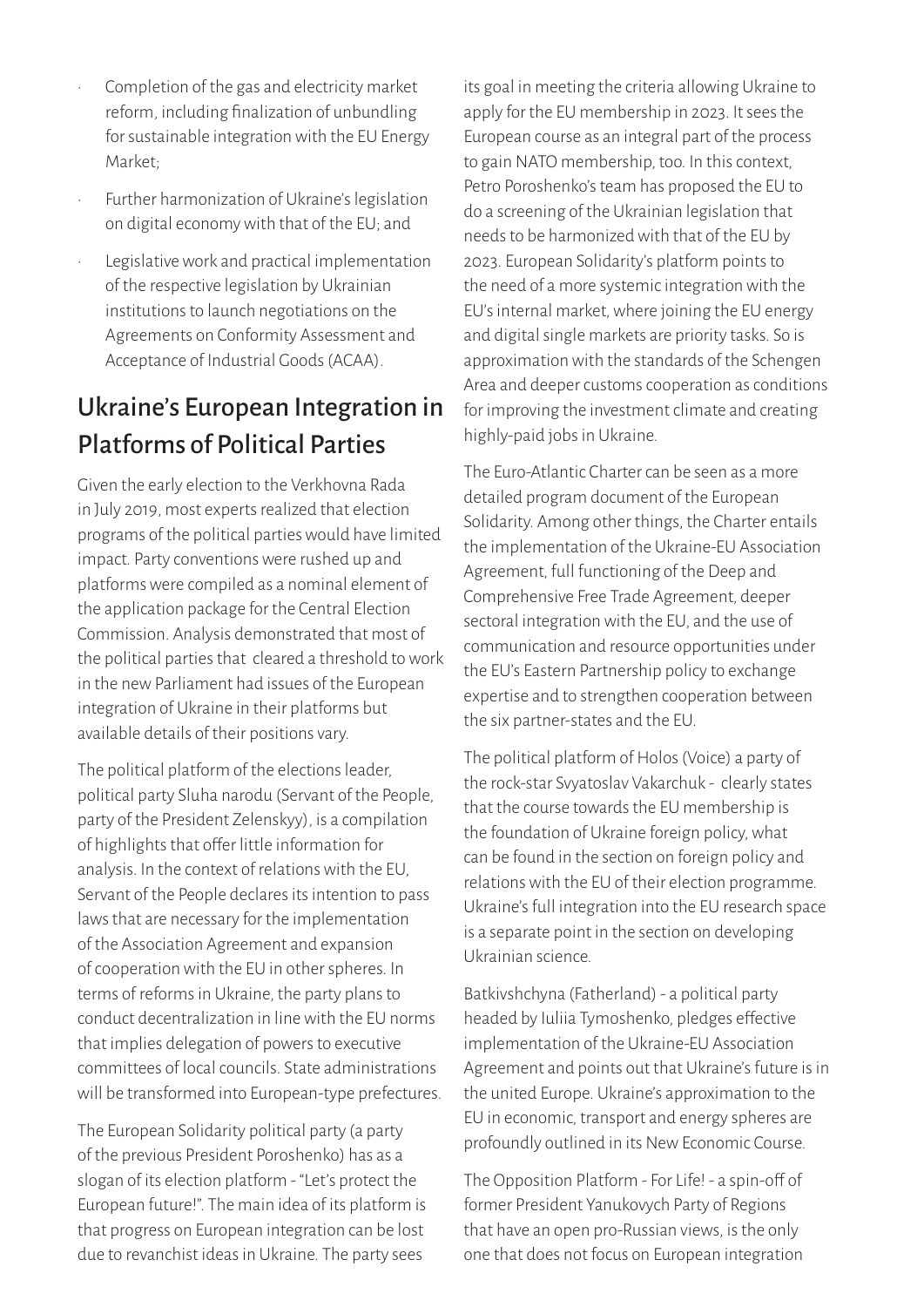in its platform documents. Its representatives insist that European integration runs counter to Ukraine's national economic interests. Vadym Rabinovych, number two in a party list, says that "we should build Europe in Ukraine", while party's leader Yuriy Boyko believes that confirming Ukraine's movement towards the EU in the Constitution was nothing more

than political PR.

## Eurointegration Prospects in the Post-election Period

The post-election reality overwhelmed both Volodymyr Zelenskyy and his newly-created party that did not expect to end up with the one-party majority in the Parliament. The new political landscape creates a window of opportunities for fast and uncompromised reforms and serious risks of stronger authoritarian trends and concentration of power in one hands.

Servant of the People holds 254 mandates, it will chair 19 out of 23 parliament committees. Its MPs make up the majority in every parliament committee. In the context of potential greenlighting of draft laws proposed by the majority, other political entities in the parliament have little voice.

What prospects or risks does this create for Ukraine's eurointegration track? While the new speaker of the Verkhovna Rada Dmytro Razumkov did not spoke about European integration as his priorities, focused predominantly on the domestic reform agenda, however, many of the planned reforms are a part of Ukraine's commitments under the Association Agreement.

As a positive development should be seen a fact that Ivanna Klympush-Tsyntsadze, previously Vice Prime Minister for European and Euro-Atlantic Integration and now an MP with the European Solidarity, was approved as a head of the Parliamentary Committee for Ukraine's Integration with the EU. An experienced politician with a clear understanding of procedures and interinstitutional nuances in the Association Agreement implementation, she can seriously improve the efficiency and productivity of work on respective draft laws. The Committee is already

among the most proactive ones in holding meetings and considering draft laws that are part of the eurointegration track.

A negative development is the relatively small number of committee members where most have no previous experience in harmonizing Ukrainian legislation with the EU requirements.

The political will of the Verkhovna Rada leadership is the only factor that determines the efficiency of Ukraine's approximation to the EU legislation for the Association Agreement implementation purposes. It is important to note in this context that First Vice Speaker Ruslan Stefanchuk has mentioned poor quality of eurointegration projects drafted by the previous parliament.

The first step towards effective implementation of the Association Agreement ican be amending the Verkhovna Rada Procedures and adopting a mechanism for a fast-track consideration of eurointegration laws. The second step is already proposed by the committee in charge is to make a list of priority draft laws to implement the Ukraine-EU Association Agreement and to include these draft laws in the Parliament agenda.

The new leadership of the Verkhovna Rada has proposed to introduce a plan of legislation drafting work including their prioritization. If the plan turns out to include and prioritize eurointegration draft laws, this will signal that President Zelenskyy and his team are serious about Ukraine's integration with the EU.

Obviously, eurointegration cannot progress without proper cooperation between the Parliament and the Government. The new Cabinet of Ministers inspires moderate optimism. Firstly, the newly-elected Prime Minister Oleksiy Honcharuk has assured that the Government's program will remain oriented at the EU and Euro-Atlantic integration. Secondly, the new Government keeps the position of the Vice Prime Minister for European and Euro-Atlantic Integration. Career diplomat Dmytro Kuleba was appointed to this position. He is already actively cooperating with the respective committee at the Verkhovna Rada. One of the solutions to make the work between the Government and the Parliament more effective